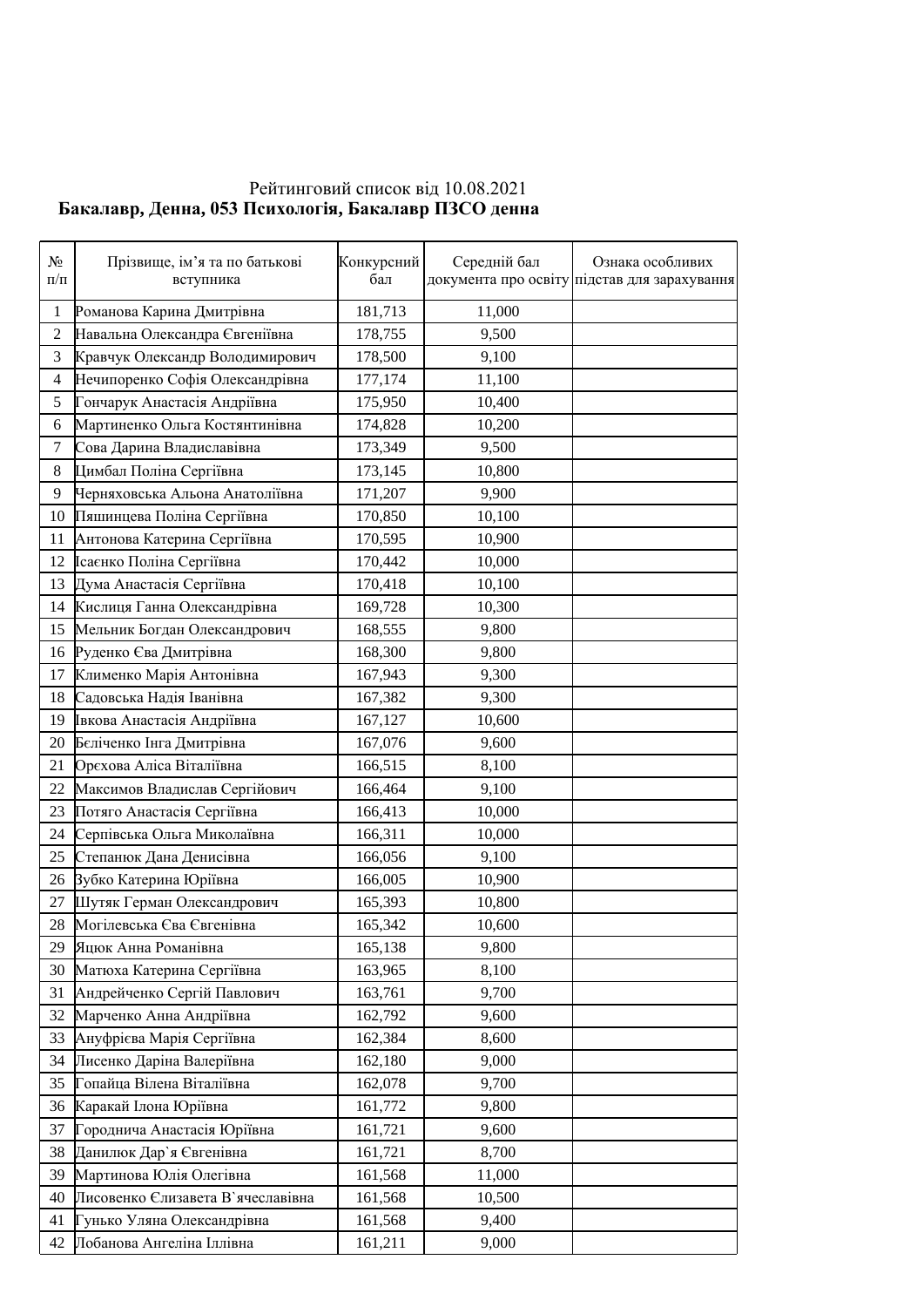| 43 | Шевченко Анна Іллівна             | 159,936 | 8,800  |  |
|----|-----------------------------------|---------|--------|--|
| 44 | Чехович Дарина Володимирівна      | 159,783 | 9,900  |  |
| 45 | Щербина Юлія Сергіївна            | 158,865 | 10,300 |  |
| 46 | Сінченко Вікторія Миколаївна      | 158,610 | 10,000 |  |
| 47 | Притула Олександра Вікторівна     | 158,406 | 10,500 |  |
| 48 | Якименко Катерина Вадимівна       | 157,641 | 9,400  |  |
| 49 | Калініченко Софія Сергіївна       | 157,437 | 8,700  |  |
| 50 | Романенко Максим Андрійович       | 157,284 | 9,100  |  |
| 51 | Басманова Аліна Станіславівна     | 157,233 | 9,700  |  |
| 52 | Тарасова Поліна Олександрівна     | 156,621 | 7,300  |  |
| 53 | Кислична Інна Олексіївна          | 156,112 | 10,600 |  |
| 54 | Синявська Валерія Вікторівна      | 155,958 | 10,400 |  |
| 55 | Ковальчук Катерина Олександрівна  | 155,958 | 9,900  |  |
| 56 | Габовська Аліна Сергіївна         | 155,193 | 10,300 |  |
| 57 | Ковальова Дар'я Володимирівна     | 155,040 | 7,800  |  |
| 58 | Станчуляк Ельвіра Юріївна         | 154,224 | 10,000 |  |
| 59 | Швець Наталія Костянтинівна       | 154,173 | 9,400  |  |
| 60 | Городецька Юлія Ігорівна          | 154,173 | 8,700  |  |
| 61 | Добров Данило Дмитрович           | 153,918 | 10,100 |  |
| 62 | Горло Евеліна Олексіївна          | 153,867 | 8,100  |  |
| 63 | Чорна Марія Дмитрівна             | 153,816 | 8,900  |  |
| 64 | Ільїна Анастасія Максимівна       | 153,714 | 7,800  |  |
| 65 | Давиденко Анастасія Олександрівна | 153,204 | 9,500  |  |
| 66 | Лавренченко Орина Юріївна         | 153,204 | 8,800  |  |
| 67 | Шевченко Юлія Юріївна             | 152,847 | 9,800  |  |
| 68 | Дикун Марія Вячеславівна          | 152,847 | 7,600  |  |
| 69 | Косаковська Ольга Ігорівна        | 152,541 | 7,900  |  |
| 70 | Журбенко Анастасія Дмитрівна      | 152,490 | 9,100  |  |
| 71 | Корчагіна Яна Павлівна            | 152,082 | 8,800  |  |
| 72 | Приходько Анна Олексіївна         | 151,776 | 9,900  |  |
| 73 | Телик Євген Андрійович            | 151,674 | 7,500  |  |
| 74 | Рябцева Єлизавета Сергіївна       | 151,368 | 9,900  |  |
| 75 | Федотушкін Геннадій Ігорович      | 151,368 | 7,700  |  |
| 76 | Кліпіліна Софія Олегівна          | 151,011 | 8,000  |  |
| 77 | Семенюк Наталія Олександрівна     | 150,960 | 8,000  |  |
| 78 | Товкач Ірина Вікторівна           | 150,910 | 9,100  |  |
| 79 | Тимченко Аліна Олексіївна         | 150,807 | 8,600  |  |
| 80 | Комлик Валерія Петрівна           | 150,807 | 8,100  |  |
| 81 | Шостак Владислава Сергіївна       | 150,603 | 9,700  |  |
| 82 | Віцкаль Анастасія Іванівна        | 150,552 | 9,100  |  |
| 83 | Долбоносова Вікторія Вікторівна   | 150,494 | 9,300  |  |
| 84 | Печковська Олександра Олегівна    | 150,399 | 10,400 |  |
| 85 | Бабкіна Дар'я Олексіївна          | 149,991 | 9,400  |  |
| 86 | Синілова Лілія Володимирівна      | 149,430 | 9,800  |  |
| 87 | Любовицька Діана Станіславівна    | 149,401 | 8,200  |  |
| 88 | Лебідь Ксенія Дмитрівна           | 149,379 | 10,000 |  |
| 89 | Чобур Даниїл Сергійович           | 149,124 | 8,400  |  |
| 90 | Кривдік Марія Миколаївна          | 148,665 | 7,900  |  |
| 91 | Кукоба Аліса Вячеславівна         | 148,413 | 9,400  |  |
| 92 | Скрипальова Аліна Олегівна        | 148,359 | 9,600  |  |
| 93 | Притула Аліна Сергіївна           | 148,257 | 8,200  |  |
| 94 | Смирнова Марія Андріївна          | 148,257 | 7,400  |  |
| 95 | Білоусенко Максим Ігорович        | 148,053 | 7,800  |  |
|    |                                   |         |        |  |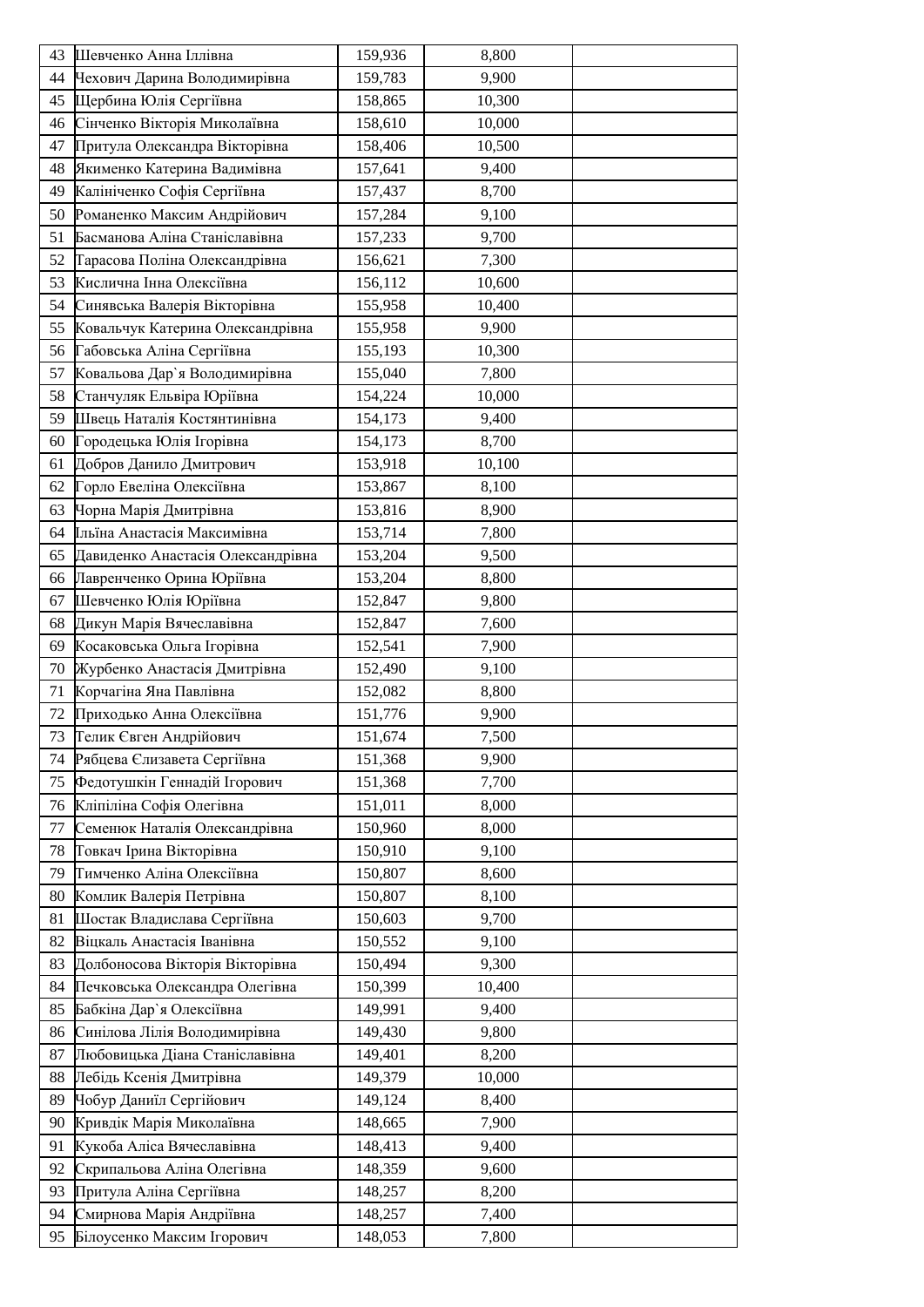|    | 96 Шеметенко Юлія Станіславівна        | 147,543 | 9,400  |  |
|----|----------------------------------------|---------|--------|--|
| 97 | Желудько Ірина Віталіївна              | 147,477 | 8,600  |  |
| 98 | Афанасьєва Марія Ростиславівна         | 147,390 | 9,000  |  |
| 99 | Перетятко Аліна Романівна              | 147,390 | 8,800  |  |
|    | 100 Новосьолова Дар'я Сергіївна        | 147,186 | 10,400 |  |
|    | 101 Салов Михайло Геннадійович         | 147,084 | 8,200  |  |
|    | 102 Молчанов Максим Петрович           | 147,009 | 9,500  |  |
|    | 103 Асанова Гайдє Аліївна              | 146,852 | 9,600  |  |
|    | 104 Пурик Єлизавета Дмитрівна          | 146,800 | 10,600 |  |
|    | 105 Гориславець Єгор Ігорович          | 146,727 | 9,000  |  |
|    | 106 Федченко Віктор Юрійович           | 146,574 | 10,200 |  |
|    | 107 Курган Олена Андріївна             | 146,370 | 9,400  |  |
|    | 108 Волотова Валерія Сергіївна         | 146,064 | 8,500  |  |
|    | 109 Смик Тетяна Миколаївна             | 145,968 | 9,100  |  |
|    | 110 Ванова Оксана Олегівна             | 145,911 | 8,300  |  |
|    | 111 Хорошун Микита Сергійович          | 145,554 | 7,600  |  |
|    | 112 Коротченкова Ангеліна Дмитрівна    | 145,248 | 9,100  |  |
|    | 113 Галущак Марія Олександрівна        | 145,095 | 9,900  |  |
|    | 114 Ваніна Дар'я Едуардівна            | 145,095 | 9,500  |  |
|    | 115 Баштаненко Дар'я Сергіївна         | 144,687 | 8,400  |  |
|    | 116 Ясногородська Альона Олександрівна | 144,534 | 9,400  |  |
|    | 117 Суслова Ксенія Вадимівна           | 144,432 | 8,200  |  |
|    | 118 Новікова Вероніка Андріївна        | 144,330 | 8,300  |  |
|    | 119 Луковенко Софія Ігорівна           | 144,177 | 8,700  |  |
|    | 120 Ботнаренко Віолета Сергіївна       | 143,887 | 9,000  |  |
|    | 121 Суборська Анжела Дмитрівна         | 143,718 | 8,700  |  |
|    | 122 Шлюпенкова Дарина Євгенівна        | 143,565 | 9,200  |  |
|    | 123 Созінова Софія Олексіївна          | 143,463 | 10,100 |  |
|    | 124 Іващенко Єлизавета Миколаївна      | 143,055 | 8,400  |  |
|    | 125 Котляр Анастасія Сергіївна         | 142,953 | 10,100 |  |
|    | 126 Левадна Вероніка Миколаївна        | 142,698 | 9,300  |  |
|    | 127 Паніна Анастасія Сергіївна         | 142,647 | 7,800  |  |
|    | 128 Дейчман Олександр Костянтинович    | 142,647 | 7,600  |  |
|    | 129 Максімова Альона Сергіївна         | 142,392 | 7,800  |  |
|    | 130 Іванова Поліна Вадимівна           | 141,984 | 8,900  |  |
|    | 131 Лоян Ілля Володимирович            | 141,933 | 8,600  |  |
|    | 132 Губарєва Поліна Вікторівна         | 141,598 | 10,100 |  |
|    | 133 Берковська Валерія Русланівна      | 141,576 | 9,300  |  |
|    | 134 Кравченко Ілона Миколаївна         | 141,372 | 8,300  |  |
|    | 135 Чаплай Ксенія Юріївна              | 140,913 | 8,700  |  |
|    | 136 Надрага Валерія Вікторівна         | 140,454 | 9,200  |  |
|    | 137 Коваленко Анастасія Сергіївна      | 140,352 | 9,000  |  |
|    | 138 Мурчич Дарина Сергіївна            | 140,350 | 7,800  |  |
|    | 139 Ткаченко Анастасія Андріївна       | 140,301 | 9,400  |  |
|    | 140 Кандибайло Карина Євгенівна        | 139,934 | 9,100  |  |
|    | 141 Вапаря Владислава Сергіївна        | 139,638 | 9,900  |  |
|    | 142 Мартинюк Юлія Сергіївна            | 139,622 | 9,800  |  |
|    | 143 Грефілова Мілена Іванівна          | 139,383 | 8,600  |  |
|    | 144 Ялова Влада Олександрівна          | 139,281 | 9,100  |  |
|    | 145 Шутурова Анастасія Сергіївна       | 139,179 | 9,500  |  |
|    | 146 Сорока Яна Юріївна                 | 139,077 | 9,700  |  |
|    | 147 Біляєва Ксєнія Іванівна            | 138,975 | 8,500  |  |
|    | 148 Андрухович Карина Олексіївна       | 138,822 | 9,300  |  |
|    |                                        |         |        |  |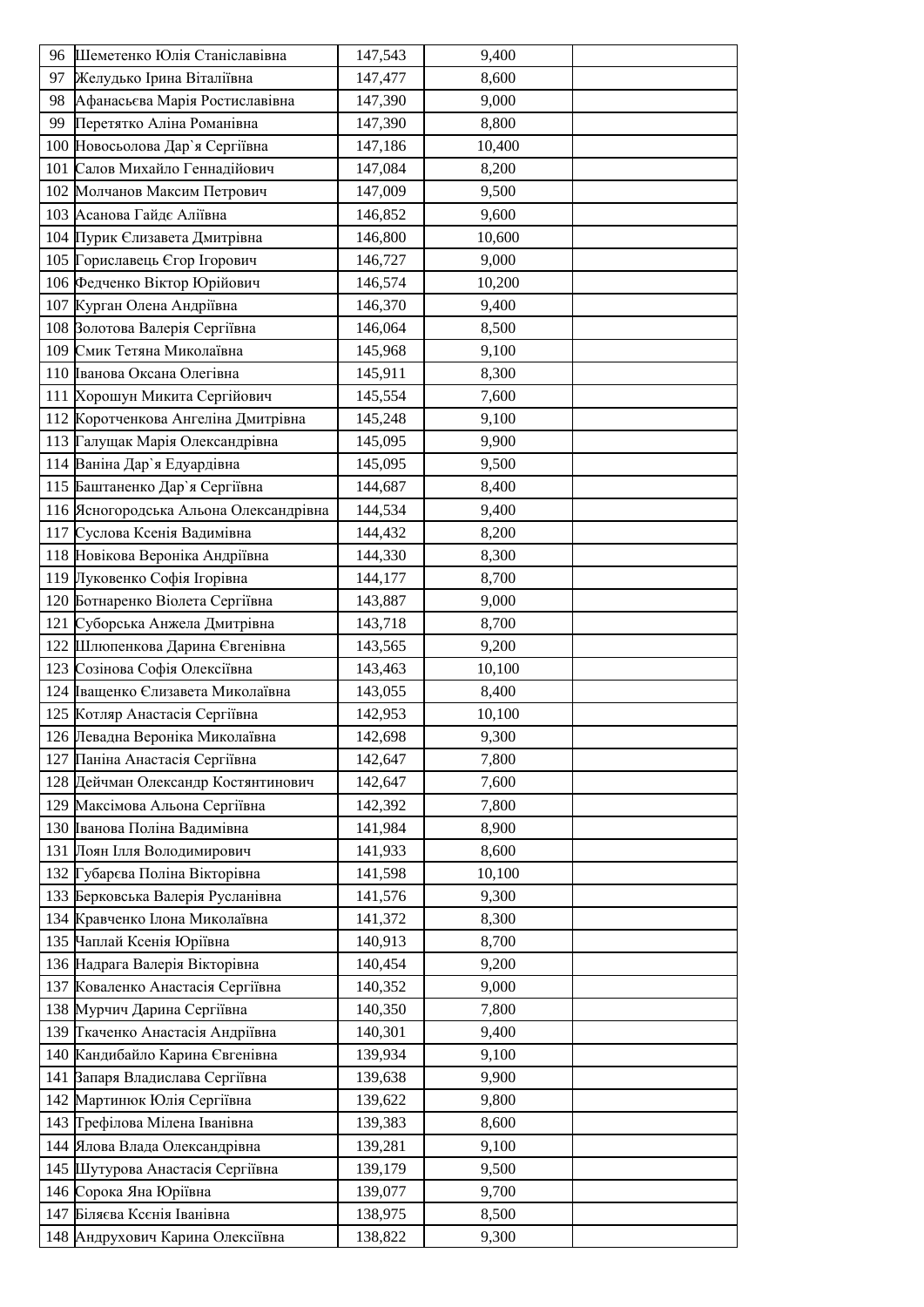| 149 Колесник Анастасія Андріївна      | 138,363 | 9,300  |  |
|---------------------------------------|---------|--------|--|
| 150 Малько Дар'я Олександрівна        | 138,363 | 8,500  |  |
| 151 Герехова Марія Сергіївна          | 138,363 | 8,400  |  |
| 152 Васильєва Анна Вікторівна         | 137,904 | 8,800  |  |
| 153 Майборода Анна Русланівна         | 137,700 | 9,200  |  |
| 154 Белих Софія Олексіївна            | 137,541 | 8,700  |  |
| 155 Мількін Павло Павлович            | 137,394 | 8,600  |  |
| 156 Шарко Сабріна Андріївна           | 137,241 | 9,900  |  |
| 157 Ведмедовська Єлизавета Михайлівна | 137,037 | 8,800  |  |
| 158 Лещенко Аліна Миколаївна          | 136,865 | 7,700  |  |
| 159 Танцюра Олександр Ігорович        | 136,782 | 10,000 |  |
| 160 Радченко Олена Миколаївна         | 136,731 | 9,200  |  |
| 161 Скуратовець Орина Владиславівна   | 136,629 | 8,400  |  |
| 162 Стисла Анна Вікторівна            | 136,578 | 9,600  |  |
| 163 Пилипенко Софія Павлівна          | 136,527 | 9,000  |  |
| 164 Єщенко Анастасія Павлівна         | 136,476 | 6,800  |  |
| 165 Гагавчук Богдана Миколаївна       | 136,374 | 10,300 |  |
| 166 Корнієнко Євгенія Андріївна       | 136,136 | 7,200  |  |
| 167 Пономар Дар'я Дмитрівна           | 136,119 | 9,000  |  |
| 168 Арабаджийська Вероніка Михайлівна | 136,068 | 8,200  |  |
| 169 Бондарчук Єлизавета Сергіївна     | 135,966 | 8,900  |  |
| 170 Виноградов Валентин Олександрович | 135,915 | 9,300  |  |
| 171 Нечитайло Сергій Сергійович       | 135,915 | 6,900  |  |
| 172 Худякова Валерія Євгенівна        | 135,813 | 9,500  |  |
| 173 Газда Дар'я Олександрівна         | 135,762 | 10,300 |  |
| 174 Євтушенко Діана Ігорівна          | 135,762 | 10,300 |  |
| 175 Хромова Дарина Віталіївна         | 135,558 | 7,900  |  |
| 176 Кравченко Петро Валерійович       | 135,456 | 7,600  |  |
| 177 Головко Єлизавета Олегівна        | 134,997 | 11,700 |  |
| 178 Бурда Дар'я Олександрівна         | 134,691 | 9,200  |  |
| 179 Сидорова Тетяна Володимирівна     | 134,640 | 9,100  |  |
| 180 Козярчук Юлія Олександрівна       | 134,487 | 8,300  |  |
| 181 Мельник Ксенія Вікторівна         | 134,436 | 9,200  |  |
| 182 Вадорожній Богдан Станіславович   | 134,130 | 7,100  |  |
| 183 Сисоєва Вероніка Андріївна        | 133,977 | 9,900  |  |
| 184 Малих Аріана Віталіївна           | 133,722 | 9,000  |  |
| 185 Коновалова Юлія Юріївна           | 133,671 | 7,100  |  |
| 186 Громякова Аліна Романівна         | 133,620 | 7,800  |  |
| 187 Гармаш Анна Сергіївна             | 133,587 | 7,800  |  |
| 188 Гончарова Анна Андріївна          | 133,467 | 8,600  |  |
| 189 Баліцька Анастасія Вікторівна     | 133,223 | 6,800  |  |
| 190 Чернявська Маргарита Андріївна    | 133,059 | 7,900  |  |
| 191 Головко Анастасія Олегівна        | 132,855 | 9,100  |  |
| 192 Лебеденко Анастасія Павлівна      | 132,396 | 8,700  |  |
| 193 Данішевська Ольга Юріївна         | 131,835 | 8,500  |  |
| 194 Ященко Олександр Олександрович    | 131,835 | 5,200  |  |
| 195 Вайцева Анастасія Олександрівна   | 131,784 | 8,400  |  |
| 196 Роцький Богдан Олександрович      | 131,631 | 7,600  |  |
| 197 Бурхович Ярослава Владиславівна   | 131,427 | 7,600  |  |
| 198 Вленко Влада Романівна            | 131,121 | 7,700  |  |
| 199 Поясок Єлизавета Ростиславівна    | 130,968 | 8,600  |  |
| 200 Шмигельська Ірина Андріївна       | 130,866 | 8,600  |  |
| 201 Рашевська Альона Євгенівна        | 130,611 | 7,700  |  |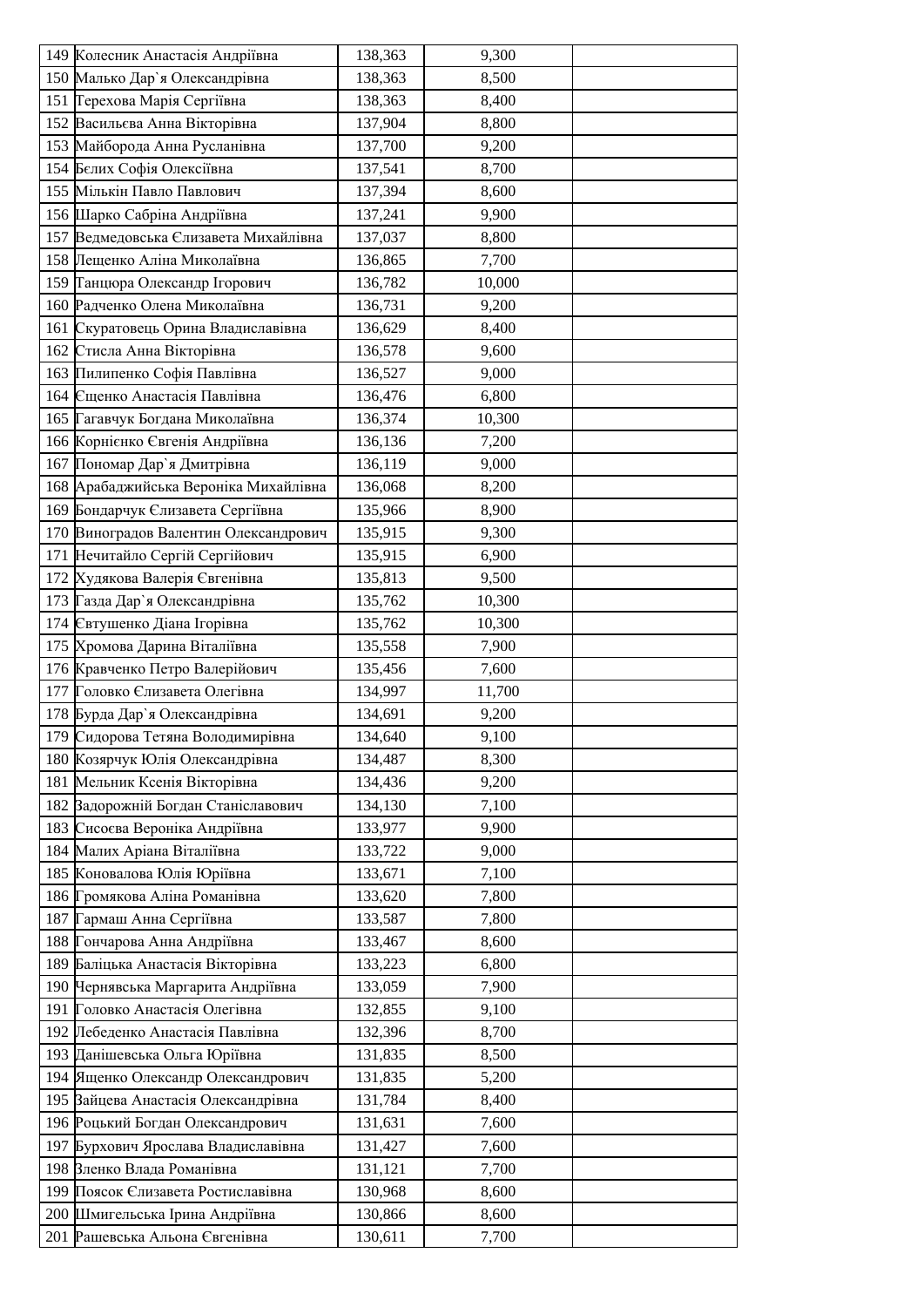|     | 202 Кулига Анастасія Сергіївна         | 130,560 | 8,200 |  |
|-----|----------------------------------------|---------|-------|--|
|     | 203 Шинкарьова Вероніка Юріївна        | 130,305 | 7,300 |  |
|     | 204 Педак Дмитро Максимович            | 130,254 | 7,500 |  |
|     | 205 Бурякова Юлія Юріївна              | 130,152 | 5,000 |  |
|     | 206 Гореленко Олександр Сергійович     | 129,642 | 8,600 |  |
|     | 207 Бибик Анастасія Юріївна            | 129,374 | 8,900 |  |
|     | 208 Лобода Дар'я Олексіївна            | 129,285 | 9,600 |  |
|     | 209 Чучко Владислава Віталіївна        | 129,081 | 8,000 |  |
|     | 210 Кухаренко Артем Захарович          | 129,081 | 7,400 |  |
|     | 211 Жумар Софія Романівна              | 128,724 | 8,600 |  |
|     | 212 Адкіна Аріна Андріївна             | 128,163 | 9,000 |  |
|     | 213 Ткачова Олеся Владиславівна        | 127,959 | 8,800 |  |
|     | 214 Берневек Олександра Ігорівна       | 127,704 | 7,800 |  |
|     | 215 Гук Яна Володимирівна              | 127,500 | 8,900 |  |
|     | 216 Федоренко Дар'я Вікторівна         | 127,449 | 8,600 |  |
|     | 217 Геплицька Олеся Сергіївна          | 127,347 | 7,800 |  |
|     | 218 Степаненкова Даяна Дмитрівна       | 127,241 | 9,600 |  |
|     | 219 Макаренко Юлія Володимирівна       | 127,041 | 8,900 |  |
|     | 220 Кіщенко Вікторія Віталіївна        | 127,041 | 8,800 |  |
|     | 221 Алімова Діана Олександрівна        | 126,735 | 9,100 |  |
|     | 222 Лукашевичюс Аліна Антонівна        | 126,684 | 9,400 |  |
|     | 223 Сівоха Владислав Дмитрович         | 126,480 | 8,600 |  |
|     | 224 Синєпостол Марія Олегівна          | 126,276 | 9,400 |  |
|     | 225 Кравченко Крістіна Расімівна       | 126,276 | 7,200 |  |
|     | 226 Вдовенко Андріана Володимирівна    | 126,123 | 7,500 |  |
| 227 | Гладченко Даніїл Олегович              | 125,919 | 6,100 |  |
|     | 228 Фесенко Олеся Сергіївна            | 125,868 | 8,300 |  |
|     | 229 Богачов Максим Русланович          | 125,868 | 7,500 |  |
|     | 230 Салов Микита Сергійович            | 125,664 | 8,300 |  |
|     | 231 Поліщук Дарина Геннадіївна         | 125,613 | 7,700 |  |
|     | 232 Лянний Данило Сергійович           | 125,524 | 7,000 |  |
|     | 233 Кононова Вікторія Костянтинівна    | 125,307 | 8,400 |  |
|     | 234 Очеретько Катерина Романівна       | 125,001 | 9,400 |  |
|     | 235 Дудяк Альона Валентинівна          | 124,950 | 6,800 |  |
|     | 236 Козаков Артем Олександрович        | 124,746 | 7,800 |  |
|     | 237 Явтушенко Маріанна Олександрівна   | 124,644 | 8,600 |  |
|     | 238 Алексеенко Анастасія Олександрівна | 124,644 | 8,100 |  |
|     | 239 Колесникова Катерина Русланівна    | 124,338 | 9,400 |  |
|     | 240 Шмарловська Єлизавета Романівна    | 124,083 | 7,900 |  |
|     | 241 Мартиненко Марія Олексіївна        | 124,083 | 7,300 |  |
|     | 242 Пастушенко Єлизавета Вадимівна     | 124,083 | 7,000 |  |
|     | 243 Коваленко Матвій Олегович          | 124,032 | 6,900 |  |
|     | 244 Супрун Катерина Миколаївна         | 123,675 | 7,800 |  |
|     | 245 Марсавіна Інга Сергіївна           | 123,573 | 9,500 |  |
|     | 246 Шкарін Микита Владиславович        | 123,522 | 7,100 |  |
|     | 247 Грищук Анна Дементіївна            | 123,318 | 6,900 |  |
|     | 248 Підгорна Анастасія Олександрівна   | 122,298 | 9,000 |  |
|     | 249 Потоцька Євгенія Вячеславівна      | 121,839 | 8,800 |  |
|     | 250 Боровських Валерія Олександрівна   | 121,482 | 8,100 |  |
|     | 251 Вінчук Владислава Олександрівна    | 120,513 | 7,600 |  |
| 252 | Махлін Богдан Богданович               | 119,187 | 8,900 |  |
|     | 253 Жила Карина Валеріївна             | 119,187 | 8,000 |  |
|     | 254 Гентюк Катерина Анатоліївна        | 119,187 | 6,900 |  |